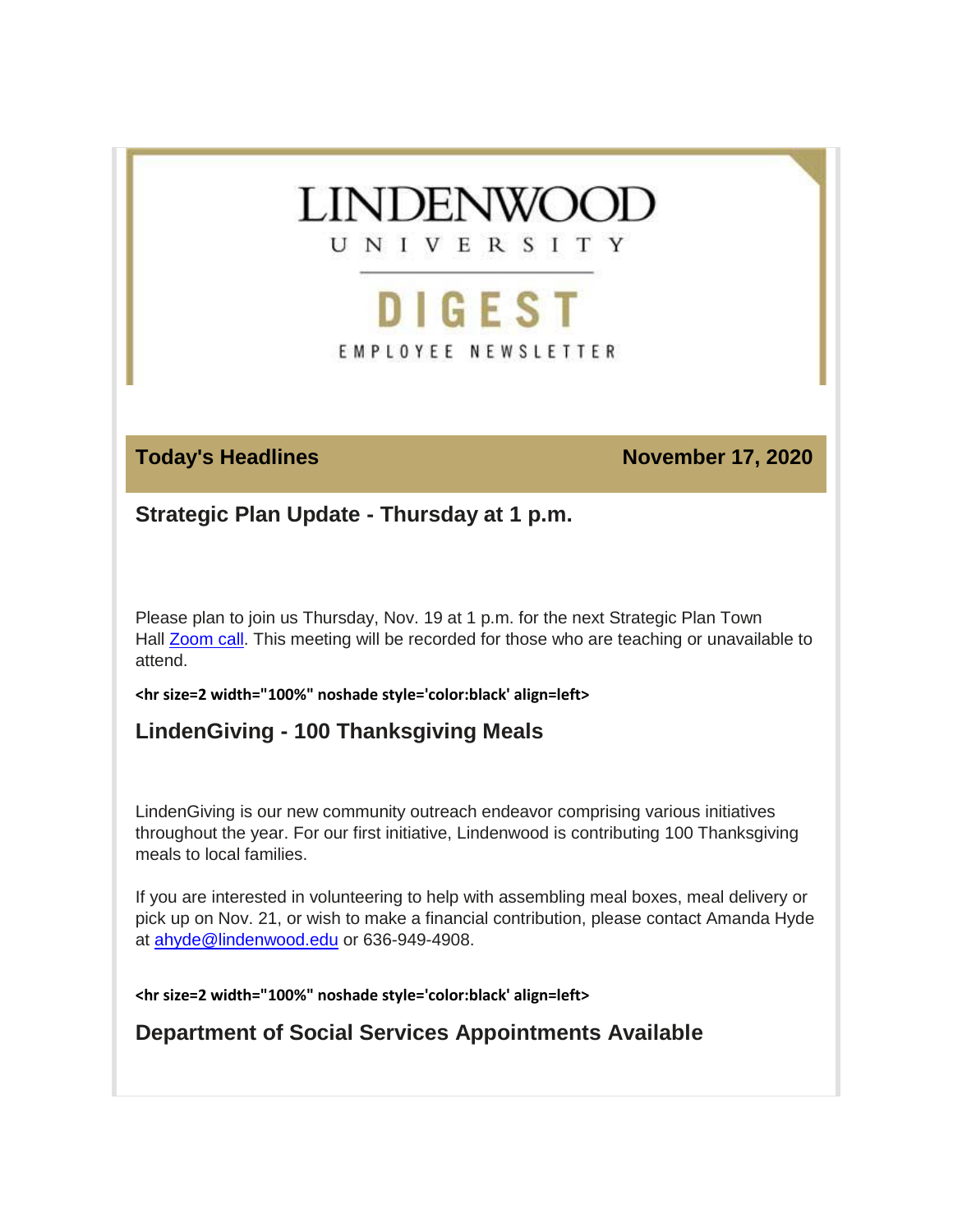Appointments with the Department of Social Services are now available on Fridays for students, faculty, and staff in the Student Counseling & Resource Center! The Department of Social Services offers support in a variety of areas such as health care, food assistance, child care, temporary cash assistance for needy families, nursing home care, support for the blind/visually impaired, child support, and more! If you have any questions or want to schedule an appointment, please call the SCRC at 636-949-4541.

### **Second Half Midterm Grades**

The deadline for midterm second half semester (undergrad only) courses was Monday, Nov. 16. The grade transfer from canvas to cams will on occur on Tuesday, Nov. 17. Please make sure to enter all special grades (I, AF, N) in the faculty portal by the deadline. The last day to withdraw with a W grade will be Nov. 20. A student should receive an AF grade if they attended but then stopped attending before the Nov. 20 withdraw deadline.

<hr size=2 width="100%" noshade style='color:black' align=left>

### **The Positivity Sprint**

LindenWell, The Learning Academy, and Power of Positivity present to you the Positivity Sprint!

When: Nov. 11 - 18,

Who: ALL employees are encouraged to participate in this challenge!

Why: Spread Positivity, Not Germs - Help us create an environment that incites happiness and support for our university community members.

What: Earn Gold, Silver, or Bronze status by submitting Q2 moments that highlight your colleagues.



Levels/Prizes: You will earn Wellbucks for your submissions, as well as receive an entry for the chance to win a LindenWell goodie basket.

Gold Level: 8 Q2 submissions

Receive 15K Wellbucks & your name will be entered in the drawing for our Gold basket (FitBit, Half Zip Hoodie, Coffee Tumbler, and \$5 Starbucks Gift Card).

### Silver Level: 5-7 Q2 submissions

Receive 10K Wellbucks & your name will be entered in the drawing for our Silver basket (Large Grey Duffel, windbreaker, Aluminum water bottle, and \$5 Starbucks Gift Card).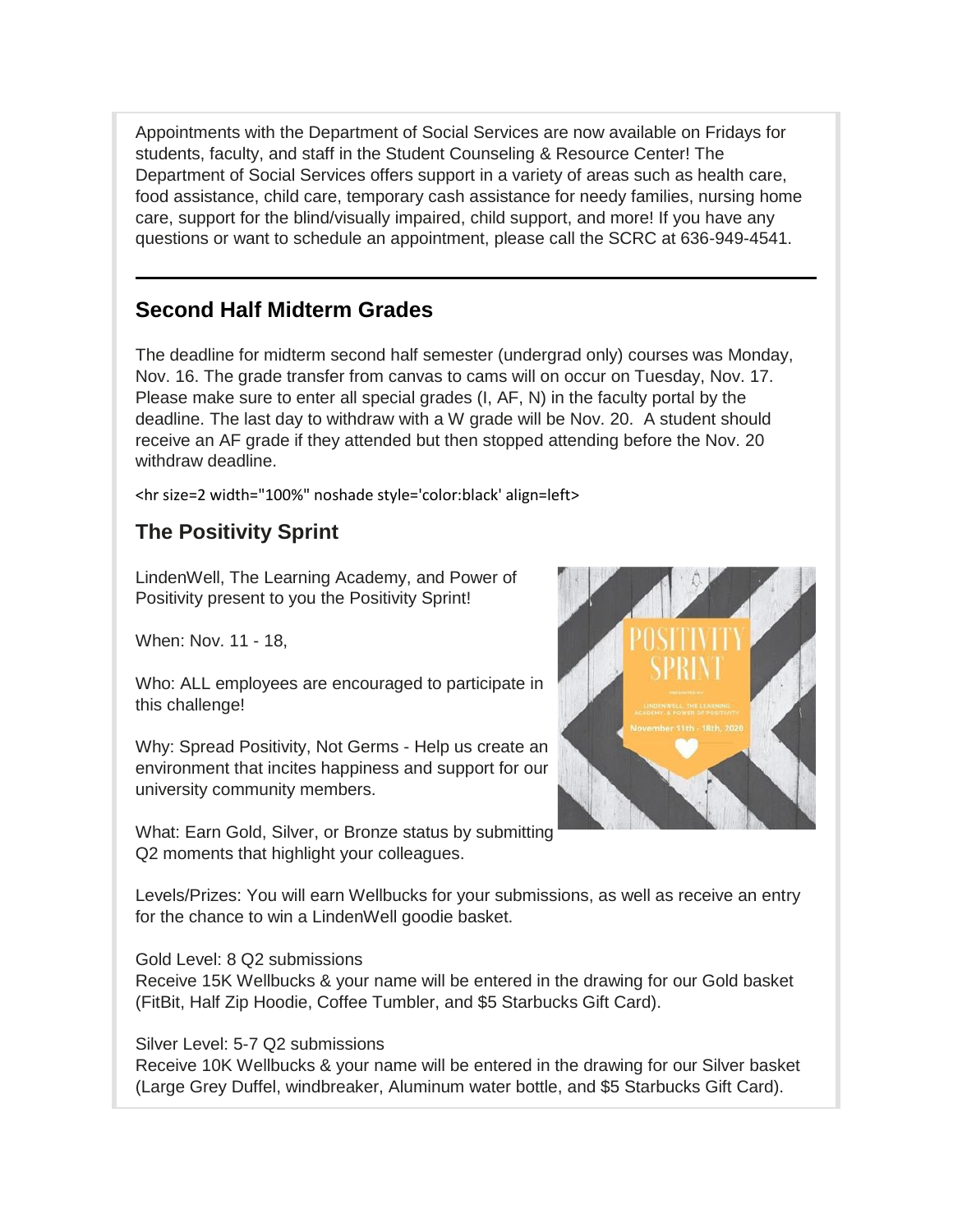Bronze Level: 3-4 Q2 submissions

Receive 5K Wellbucks & your name will be entered in the drawing for our Bronze basket (Small Black Duffel, T-shirt, water bottle, and \$5 Starbucks Gift Card).

Submit your Q2 Moments [here](https://custapp.marketvolt.com/link/p9fWFzZYg5?CM=0&X=PREVIEW) and for more information and event guidelines, please visit the [LindenWell website.](https://custapp.marketvolt.com/link/CQNPAeDTMi?CM=0&X=PREVIEW)

For more information on the POP program, please click [here](https://custapp.marketvolt.com/link/1fD3duIn4o?CM=0&X=PREVIEW) and if interested reach out to Sarah Leassner at [Sleassner@lindenwood.edu.](mailto:Sleassner@lindenwood.edu)

<hr size=2 width="100%" noshade style='color:black' align=left>

### **Try Your Hand at Writing a Novel in November**

Do you love great stories and feel like you've got a bunch of your own to tell? Interested in getting connected with other creative types and writers at Lindenwood? Join the Creative Writing Club for National Novel Writing Month (NaNoWriMo)! In November, we will each work on writing a full 50,000 word novel, encouraging each other along the way.

Anyone is welcome. You don't have to commit to the full project. You don't have to be a member of the Creative Writing Club or an English major. All you need is a passion for great stories and an interest in staying in touch with like-minded students for the month of November. We will meet remotely over Discord each Monday and Thursday from 7:00 pm to 9:00 pm.

If you're interested, e-mail Dr. Daniel Plate at [dplate@lindenwood.edu](mailto:dplate@lindenwood.edu) for details. If you'd just like to head to Discord, find the server [here.](https://hes32-ctp.trendmicro.com/wis/clicktime/v1/query?url=https%3a%2f%2fdiscord.com%2finvite%2fYS5U3Q4&umid=78275dd7-c5b3-495b-b01d-57610dfdbc55&auth=bc7ac43e330fa629f0cfb11786c85e83c10d06b8-0d97d90cc474fcdf112f0a6110eea825abada774.)



During the months of November and December, the Q2 Team will offer Q2 Phase I sessions to our partners at Wylie. All areas of Wylie will participate in the sessions, Academic Services,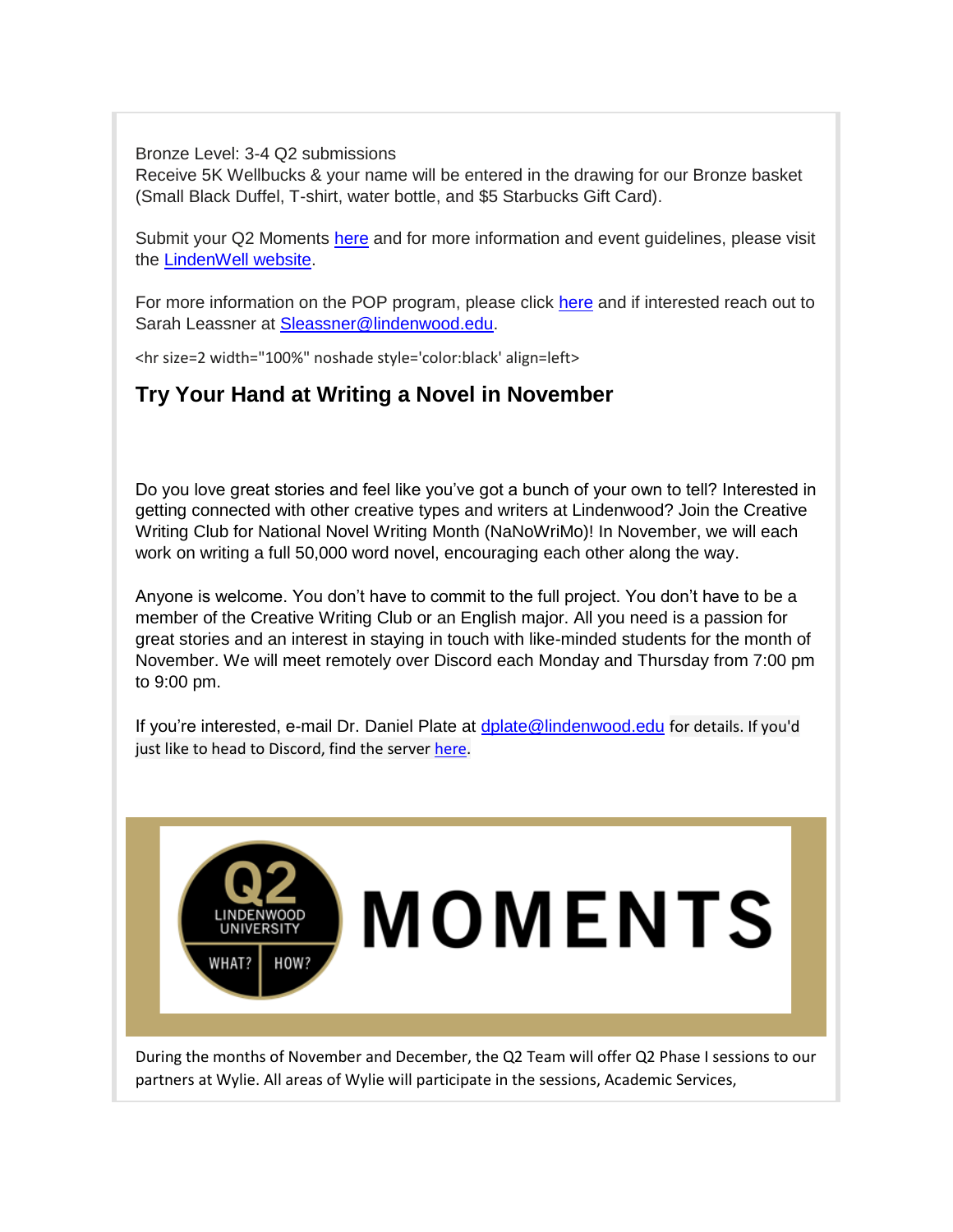Recruitment, and Retention. We look forward to spreading the culture of Q2 service excellence and bringing a heightened level of service to our students through this initiative!

-Q2 Team

### **LINDENWO** UNIVER S. T  $\blacksquare$

## LEARNING ACADEMY

**How Full Is Your Bucket - Book Discussion - Click [here](https://pop-bucket-book.training.lindenwood.edu/) to register**

**Dec. 10, 3 - 4 p.m. Jan. 7, 10 - 11 a.m. Jan. 2, 12 - 3 p.m.**

As a part of the POP Program there will be monthly book discussions on a book that holds a strong connection to the Power of Positivity. The book covered in this session is *How Full Is Your Bucket?* This book reveals how even the briefest interactions affect your relationships, productivity, health, and longevity. Books will not be provided but can be accessed for free through the Library System.

### **Podcast Lunch and Learn – Happier with Gretchen Rubin - Click [here](https://pop-happier.training.lindenwood.edu/) to register**

**Nov. 17, 12 - 1 p.m. Dec. 15, 12 - 1 p.m.**

As a part of the POP Program, led by Employee Fellow Sarah Leassner, there will be monthly POP meetings discussing a podcast that holds a strong connection to the Power of Positivity. The podcast creator says, "Hi, I'm Gretchen Rubin, a writer who relentlessly explores human nature to understand how we can make our lives better. I believe there's no one-size-fits-all solution for becoming happier, healthier, more productive, or more creative; when we know ourselves and what works for us, we can change our habits and our lives." Participants should listen to the two most recent releases of the podcast.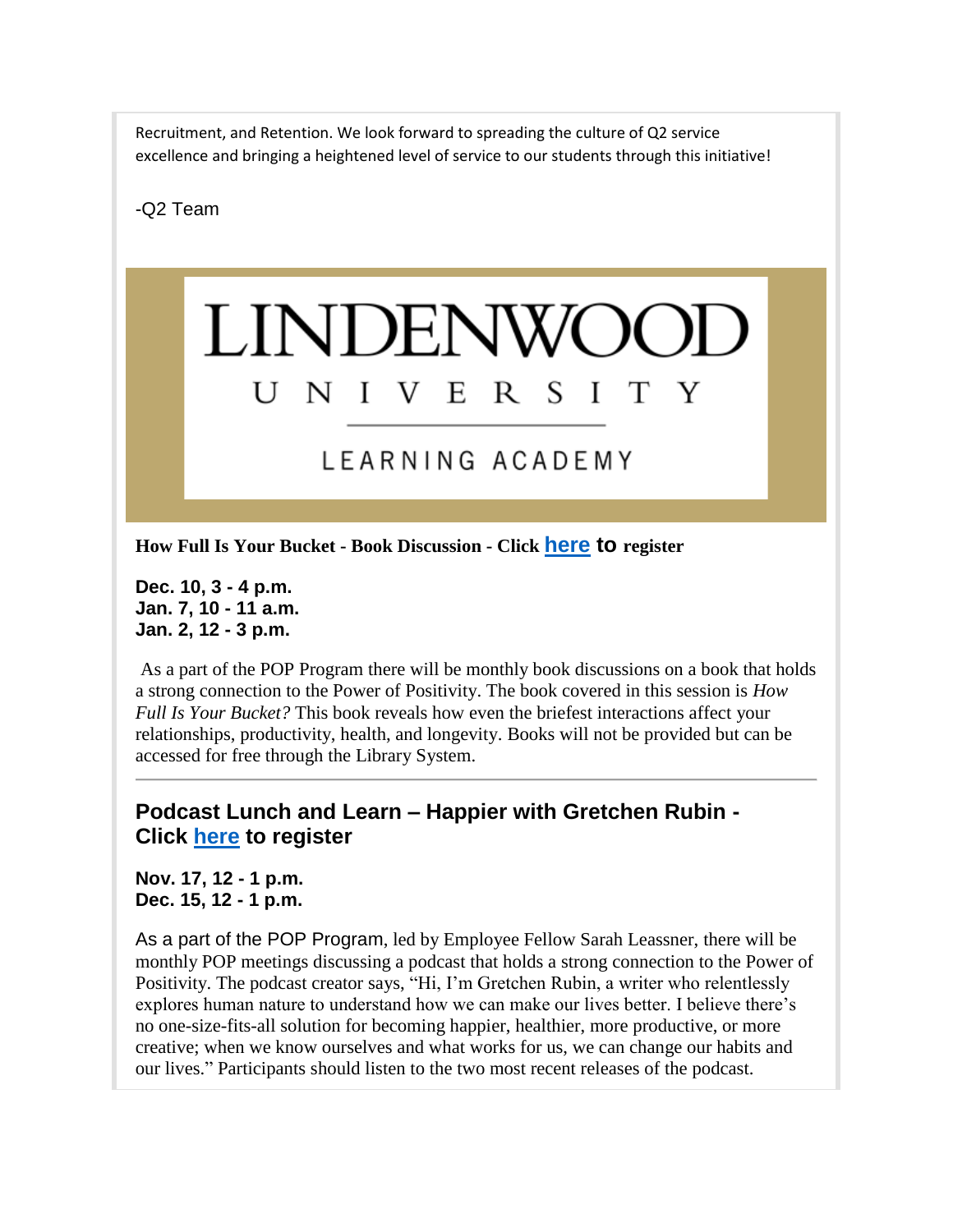### **40 Hours of Professional Development - [How to video](https://www.youtube.com/watch?v=QZQI0OXpnd4)**

How are you towards your annual goal of 40 hours of professional development? The Learning Academy wants to make it easier for you to track your hours. Watch this [video](https://www.youtube.com/watch?v=QZQI0OXpnd4) to learn how to add your development to Workday. *Any event that your register for through the LLA calendar, complete in SkillSoft, and LinkedIn Learning will automatically be applied to your training profile in Workday. There is no need to add those, we will do that for you!* But if your department completes a development activity together or you go to a conference, use the steps in the video for an easy way to track your progress! Managers, you can also view your teams' progress toward their goal with the Workday Report: **HCM My Teams Training Professional Development**, simply type this into the search bar to view the report.

### **Deadline Extended: Join the Social Innovation Challenge to win The Porter Prize!**

Applications are being accepted until Friday, Dec. 4 for the Social Innovation Challenge!

The Social Innovation Challenge is a special professional development experience for 25 Lindenwood University



faculty, staff, and students. Participants will compete for The Porter Prize by applying design thinking to address a pressing social problem that faces our community. ALL participants will receive a Professional Development Certificate in Design Thinking from Lindenwood University, and one team will win the Porter Prize! This year, each member of the winning team will receive \$500 and a digital trophy! For more information and to apply, please visit this [webpage.](https://www.lindenwood.edu/social-innovation-challenge/) Email [porterprize@lindenwood.edu](mailto:porterprize@lindenwood.edu) with questions.

### **Upcoming Virtual Events and Deadlines**

- Oct. 15 Dec. 4 [Expressions by Four Artists in Wood, Stone, Wool, and Steel,](https://www.lindenwood.edu/about/events/details/expressions-by-four-artists-in-wood-stone-wool-and-steel/2020-10-15/) Boyle Family Gallery, Tuesdays and Thursdays from 3-7 p.m.
- Nov. 17 [Virtual Retirement Party](https://felix.lindenwood.edu/newsletter/digest-2020/october/carl-retirement.png) for Carl Hubenschmidt at 11 a.m. on Zoom
- Nov. 17 COVID-19 Challenges in Public Health, Ethics, and Equity Panel Session, 12-1 p.m., [Register](https://covid19.training.lindenwood.edu/)
- Nov. 17 Lindenwood Book Club Virtual Meeting, 7 p.m., [Zoom](https://lindenwood.zoom.us/meeting/register/tJ0tdeGvrzsuH9b9p_YLjPHGnFSTECxXxhKH)